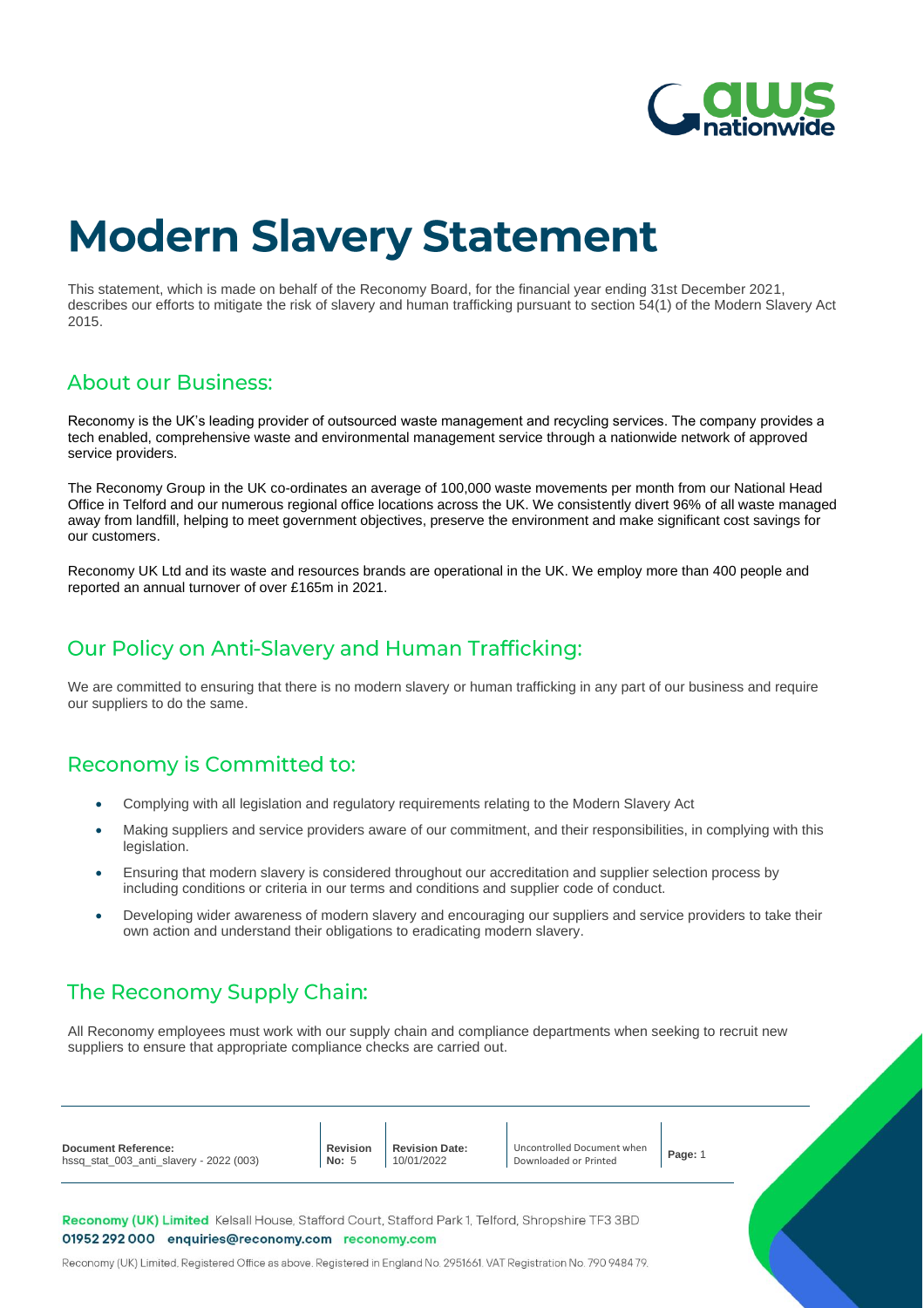

#### **Progress**

- Held a Modern Slavery webinar for all Suppliers to update and raise awareness
- Reconomy continues to engage with Hope for Justice and the Anti-Slavery Alliance
- Our Modern Slavery e learning training is mandatory for all staff with annual refresher training
- We continue to review and monitor our recruitment process to ensure risks are minimised
- Our Supplier Sustainability Charter to include Anti-Slavery, Human Trafficking and Human Rights requirements has been communicated and fully implemented with all suppliers
- Modern Slavery is now core to the Reconomy induction programme
- Our Supply Chain Compliance Assessment has been reviewed and updated and include robust questions about their activities to protect against and eradicate Modern Slavery

#### In addition

Reconomy are an active member of the Indirect Procurement Human Rights Waste and Recycling Working Group

**The Waste & Recycling Working Group** is a cross-sector network of over twenty organisations. Our membership includes waste service providers, customers, NGOs and Governmental organisations. In 2021, our objectives were to:

- identify and assess labour rights issues,
- develop shared resources to address human rights issues in the sector,
- to raise awareness and engagement.

The collective commitment from members of the group enabled great progress. Reconomy contributed to the development of the IPHR's brand new [Tackling Modern Slavery in Waste and Recycling Toolkit.](https://protect-eu.mimecast.com/s/XgnRCrmDLhAkK1Os7C95V?domain=circularonline.co.uk) This was launched on the 18th October 2021, with a webinar to mark Anti-Slavery Day. Reconomy was part of the webinar panel and we promoted the webinar and toolkit extensively with our supply chain. It is made available via the CIWM website as a free resource.

We continue to be members of the **Waste & Recycling Modern Slavery Working Group** chaired by the Slave Free Alliance. The purpose of this group is to:

- Raise awareness and share best practice in relation to mitigating risks relating to modern slavery for the industry
- Reduce supplier audit fatigue
- Save costs by working collaboratively on shared projects.

Much of our activity this year has been focussed on raising awareness of the modern slavery and human rights risks in the sector and extending our network. This has included coverage in specialist press for the sector and speaking on a webinar panel alongside thought leaders on this topic. As a group we have reviewed our strategic direction and agreed the objectives for the year ahead:

- Identify and assess labour rights issues in the waste & recycling sector;
- Develop shared resources to address human rights issues in the waste & recycling sector;
- Raise awareness and engagement on human rights issues in the waste & recycling sector.

In 2021 we have increased our collaboration with other partners and have developed resources that have been made available to all.

| <b>Document Reference:</b><br>hssq_stat_003_anti_slavery - 2022 (003)                                                                                     | <b>Revision</b><br>No: $5$ | <b>Revision Date:</b><br>10/01/2022 | Uncontrolled Document when<br>Downloaded or Printed | Page: 2 |  |
|-----------------------------------------------------------------------------------------------------------------------------------------------------------|----------------------------|-------------------------------------|-----------------------------------------------------|---------|--|
| Reconomy (UK) Limited Kelsall House, Stafford Court, Stafford Park 1, Telford, Shropshire TF3 3BD<br>01952 292 000<br>enquiries@reconomy.com reconomy.com |                            |                                     |                                                     |         |  |

Reconomy (UK) Limited, Registered Office as above. Registered in England No. 2951661. VAT Registration No. 790 948479.